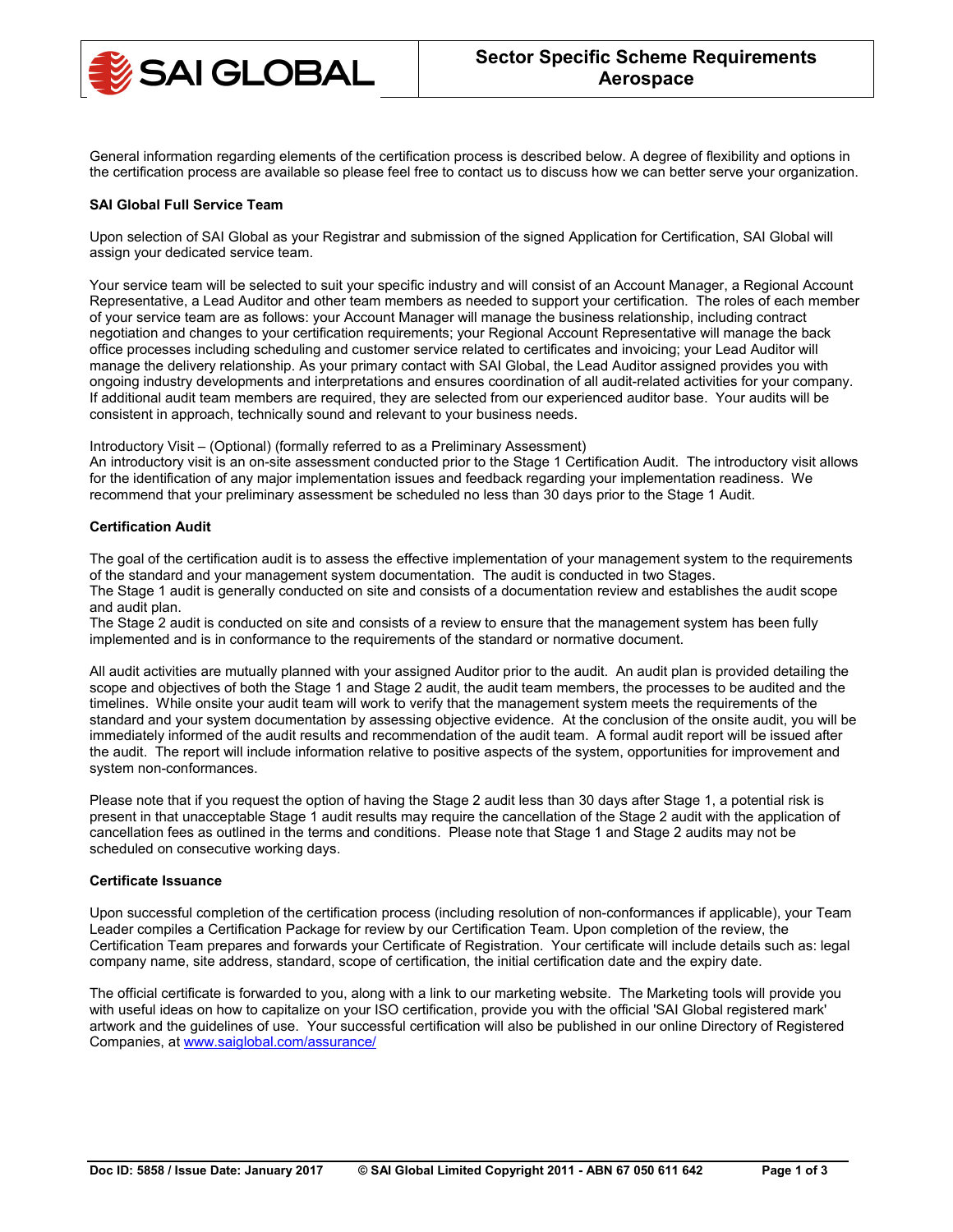

#### **Surveillance Audits**

Surveillance audits are periodic audits of your management system. The purpose of surveillance audits is to ensure the management system is being maintained during the effective period of certification. To provide you with as much flexibility as possible, SAI Global offers two surveillance frequency options: Annual and Semi-annual.

- Semi-Annual audits are conducted every six months. This option offers more frequent interaction with your audit team, to ensure your management system is working efficiently and to facilitate the rate of continuous improvement.
- Annual audits are conducted every twelve months, as a minimum.

At SAI Global's discretion, additional audit time may be added to check the implementation and effectiveness of corrective actions for non-conformances identified during the previous audit.

### **Re-certification audit**

Re-certification Audits are scheduled before 3-year mark, at a minimum of 3 months before the certificate expiry date. The purpose is to ensure:

- The effectiveness of the management system in its entirety in the light of internal and external changes and its continued relevance and applicability to the scope of the Certification
- Client demonstrated commitment to maintain the effectiveness and improvement of the management system in order to enhance overall performance.
- Whether the operation of the certified management system contributes to the achievement of the organization's policy and objectives

At SAI Global's discretion, additional audit time may be added to check the implementation and effectiveness of corrective actions for non-conformances identified during the previous audit.

# **Supplemental scheme requirements**

In addition to the requirements in Section 4 – Registration, the following additional sector-specific requirements apply:

Client is required to:

- Comply with the requirements of AS9104/1 and IAQG Supplemental Rule 003;
- Allow SAI Global to provide Tier 1 data (i.e., information on the issued AQMS standard certificate public domain) and Tier 2 data (e.g., information and results of audits, assessments, nonconformances, corrective action, scoring, and suspensions - private domain) to the OASIS database;
- Provide access to the Tier 2 data in the OASIS database to their aviation, space, and defense customers and authorities, upon request, unless justification can be provided (e.g., competition, confidentiality, conflict of interest);
- Identify an OASIS administrator for each registered location and be responsible for keeping the account active and notifying the CB of significant changes within the organization (e.g., changes related to address, ownership, key management, number of employees, scope of operations, customer contract requirements);
- Provide 'right of access' for Accreditation Body (ABs), IAQG members, Other Party (OP) assessors, customer representatives, and regulatory authorities that may request to accompany SAI Global for the purpose of oversight witness or the confirmation of the effectiveness of the CB audit

In addition to the requirements in Section 7 – Suspension, Cancellation or Expiration of Registration, the following additional sector-specific requirement applies:

Client is required to:

• Provide notification to their aviation, space, and defense customers if their AQMS standard certificate is lost (withdrawn or expired without renewal)

NOTE: Failure to comply with these contractual requirements from SAI Global to the client can results in withdrawal of certification and OASIS listing (as required per AS9104/1)